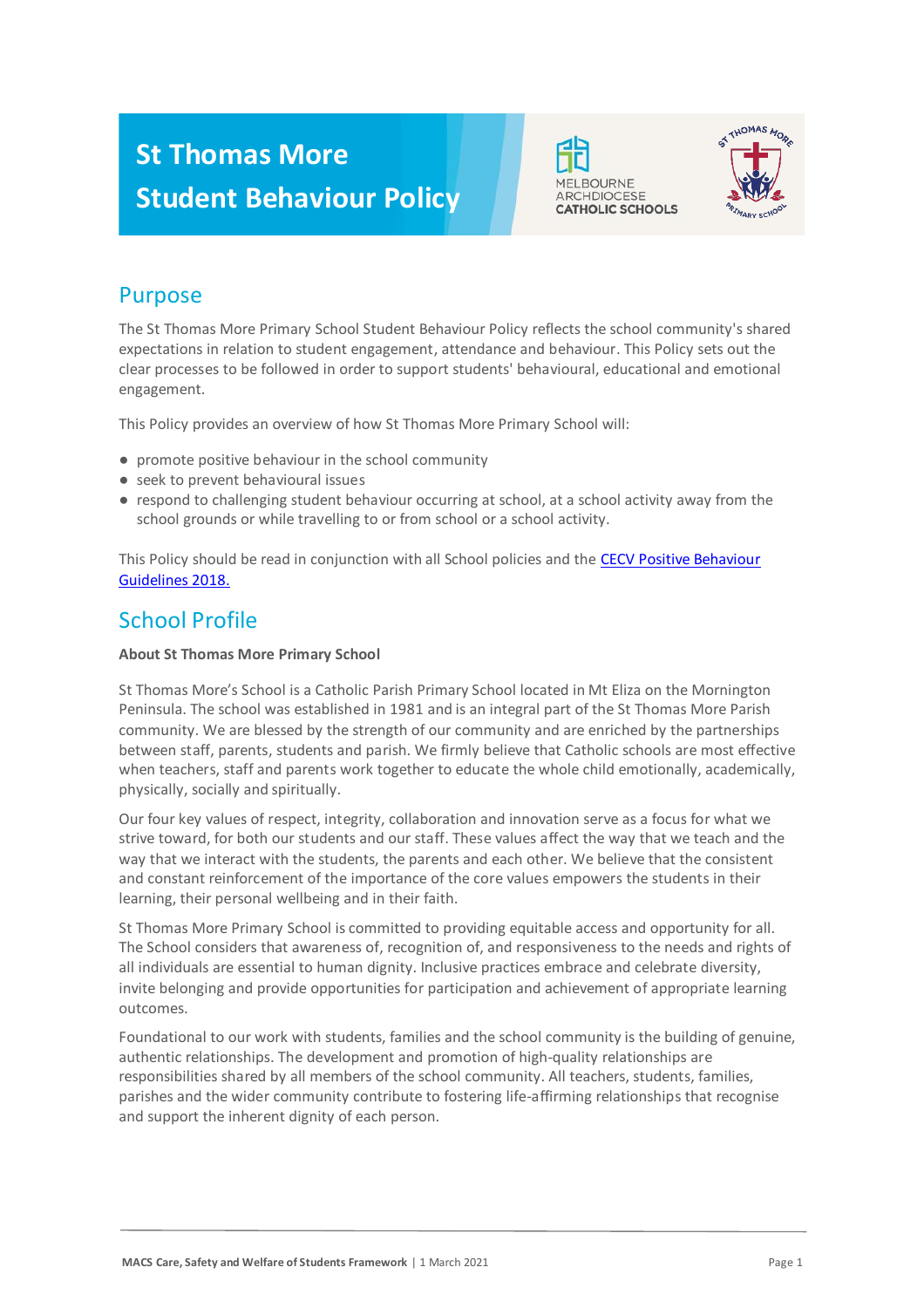#### **Rationale**

At St Thomas More Primary School we strive to provide an inclusive education which values diversity and celebrates difference. Diversity is enacted through a pedagogy of inclusion and a commitment to uphold the rights of all to be welcomed, valued, acknowledged and actively engaged in education. Our learning community is committed to processes that support all students to make optimal progress and respect the rights of all students to learn in a positive and supportive environment. We seek to provide successful participation and to intervene as early as possible when students are not actively engaged in learning. Student behaviour is linked to the quality of the learning experiences. Purposeful, authentic, and relevant learning experiences that are of a sufficiently challenging yet achievable standard maximise positive behaviour.

#### **Vision**

We are a welcoming, inclusive community, growing in faith, love and knowledge, nurturing resilient, life-long learners, empowered to make a difference.

#### **Mission**

In our parish school community, we model the teachings of Christ through compassionate and positive relationships. We provide a sense of belonging and develop brave learners, spiritually, socially and academically.

#### **Aims**

Our school is a community that exemplifies the gospel values of love, forgiveness, justice and truth. Our school community recognises that everyone has the right to be respected, to feel safe and be safe and, in turn, our school community acknowledges each member's own obligation to behave responsibly. This Policy is intended to guide our school's actions. It has been developed in consultation with the school community and seeks to prioritise respectful relationships and safety in response to the rights and needs of all members of the school community. A safe and supportive environment respects the rights of all students to learn, the rights of all teachers to teach and the rights of all members of the school community to be safe.

Every person at the school has a right to feel safe, to be happy and to learn. Therefore our school aims:

- to promote the values of honesty, fairness and respect for others
- to acknowledge the worth of all members of the community and their right to work and learn in a positive environment
- to maintain good order and harmony
- to affirm cooperation as well as responsible independence in learning
- to foster self-discipline and to develop responsibility for one's own behaviour.

#### **Guiding Principles**

St Thomas More Primary School strives to build a safe and positive school environment that is guided by Gospel values and honours the dignity of the individual, the family and the school.

The development and promotion of high-quality relationships are responsibilities shared by all members of the school community. Teachers, students, families, parish members and the wider community contribute to and share in the responsibility to foster life-affirming relationships that recognise and support the inherent dignity and safety of each person. All members of the school community are expected to contribute to the mission and vision of the school and to understand their rights and acknowledge their obligation to behave responsibly.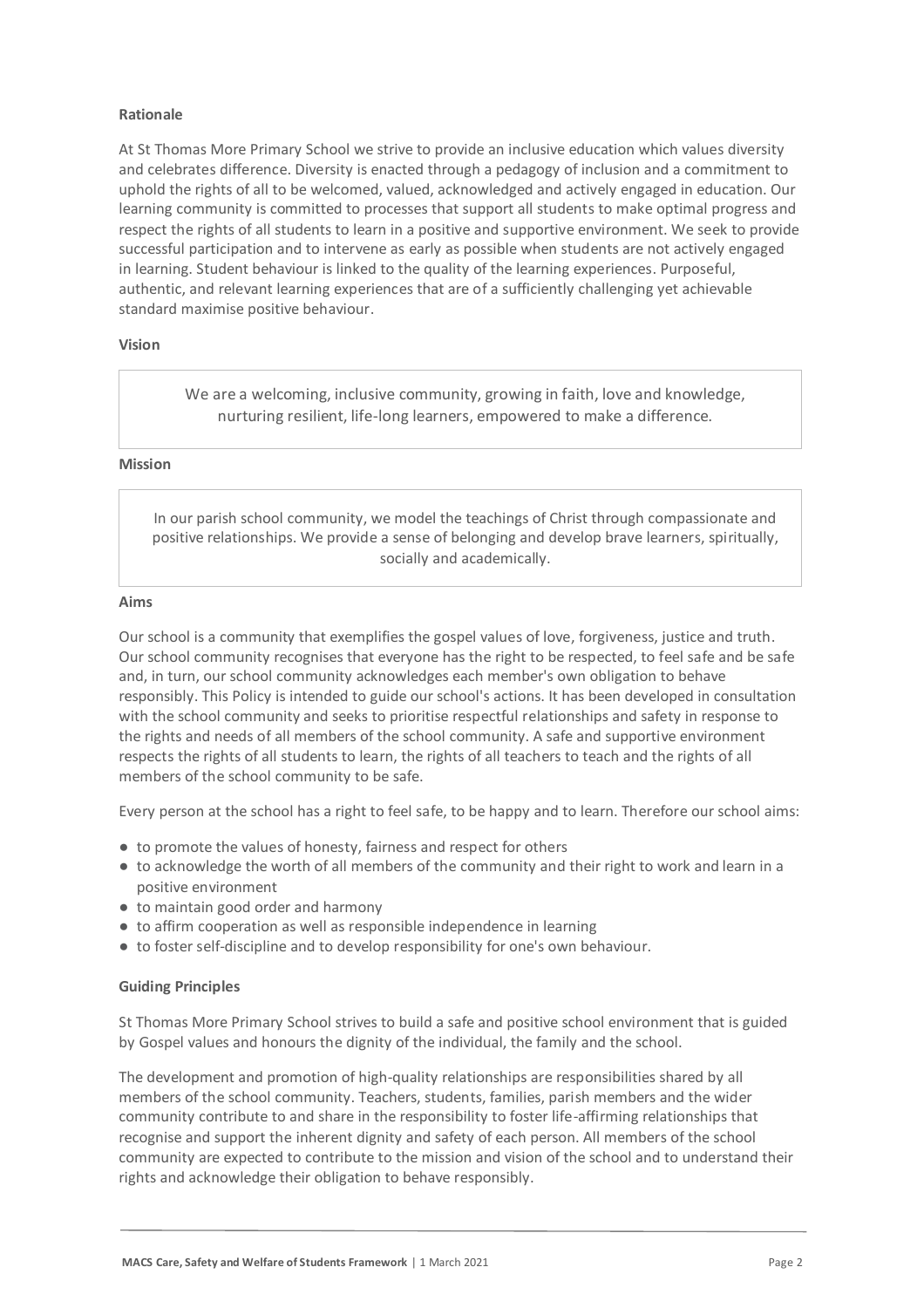As a provider of Catholic education, the school Principal will take into account the need for the school community to represent and conform with the doctrines, beliefs and principles of the Catholic faith when making decisions regarding matters of school administration, including enrolment. Pupils and families who are members of other faiths are warmly welcomed at our school. However, the school reserves its right to exercise its administrative discretion in appropriate circumstances, where it is necessary to do so to avoid injury to the religious sensitivities of the Catholic school community.

It is vitally important that the school is made fully aware of each child's individual circumstances insofar as these may impact upon his or her physical, functional, emotional or educational needs, particularly where the school is required to provide additional support to the child.

### **Definitions**

- Behaviour is defined as the way in which one acts or conducts oneself, especially towards others. In general terms, it can be considered to be anything we say or do.
- Appropriate behaviour is behaving in a manner that is suitable for a public gathering, respecting the other members of the forum (class, meeting, assembly, gathering) and treating others as you would wish to be treated. Members are encouraged to take responsibility for their actions and to show mutual respect, maturity, and common sense. In general, appropriate behaviour is any behaviour that contributes to the positive learning environment and aligns with our school rules, codes of conduct and behavioural expectations.
- Inappropriate behaviour or unacceptable behaviour (including bullying, harassment and victimisation), may involve actions, words or physical gestures that could reasonably be perceived to be the cause of another person's distress or discomfort. Unacceptable behaviour does not have to be face-to-face, and may take many forms such as gestures, written, telephone or e-mail communications or through social media.
- Discriminatory conduct is conduct whereby an individual is treated less favourably on the basis of a relevant attribute, including their sex, race, sexual orientation, age, disability, religion, physical appearance or belief or gender reassignment. Such action may constitute discriminatory conduct that is contrary to Commonwealth and Victorian anti-discrimination legislation.
- Bullying is a broad concept which may generally be characterised as offensive, intimidating, malicious or insulting behaviour, an abuse or misuse of power through means that undermine, humiliate, denigrate or injure the recipient. Bullying generally involves a series or pattern of events in which one individual has demonstrated unacceptable behaviour towards another individual. Please refer to St Thomas More Primary School Bullying Prevention Policy for further details.
- Challenging behaviour is behaviour that significantly challenges the day to day functioning of the school. The behaviour impacts on learning and interrupts students' and staff capacity to feel safe or function in a safe and orderly environment.
- At Risk behaviour is any behaviour that has the potential to cause harm or injury to self or other. This includes physical, emotional or psychological harm.
- Criminal offences refers to forms of unacceptable behaviour that may be serious enough to constitute a criminal offence. If St Thomas More Primary School becomes aware that an offence has been or may have been committed, these concerns will be reported to the police or other authorities, as appropriate.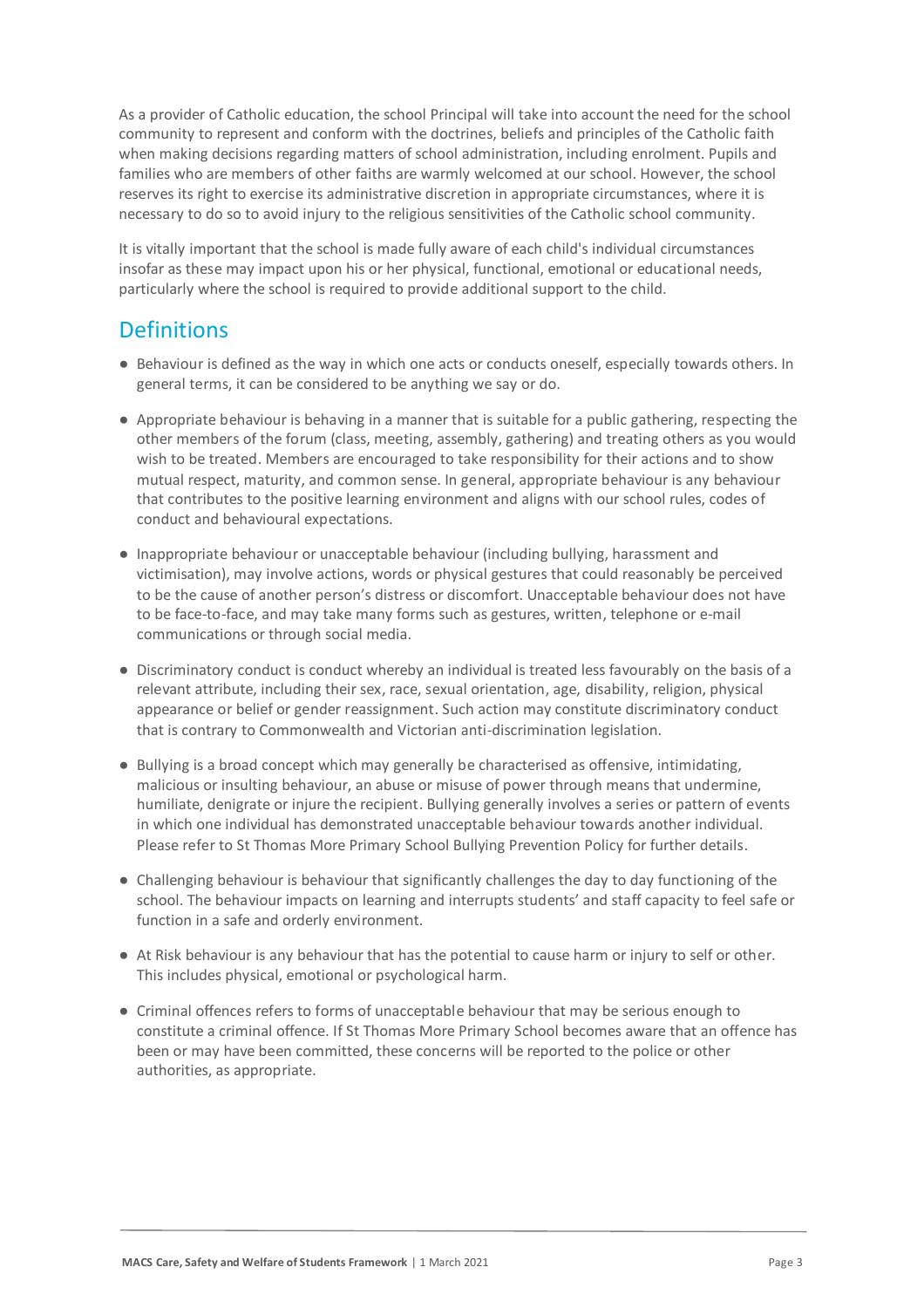## Legislative Context

The *Education Training and Reform Regulations 2017* (Vic.) (sch 4 cl 12) outlines the School's obligations to ensure the care, safety and welfare of all students attending the School. In discharging its duty of care responsibilities, the School and teaching staff must exercise professional judgment to achieve a balance between ensuring that students do not face an unreasonable risk of harm and encouraging students' independence and maximising learning opportunities. Non-teaching staff, volunteers and external providers must exercise judgment appropriate in the circumstances. The school must also comply with legislation related to Occupational Health and Safety for staff.

This document is informed by relevant Australian and Victorian legislation including:

- *Education and Training Reform Act 2006* (Vic.)
- *Education and Training Reform Regulations 2017* (Vic.)
- *Disability Discrimination Act 1992* (Cth)
- *Disability Standards for Education 2005* (Cth)
- *Equal Opportunity Act 2010* (Vic.)
- *Occupational Health and Safety Act 2004* (Vic.).

This document should be read in combination with the CECV Positive Behaviour Guidelines 2018 and is also informed by the following resources:

- Victorian Registration and Qualifications Authority (VRQA) policy requirements
- National Safe Schools Framework<http://www.education.gov.au/national-safe-schools-framework-0>
- Excel: Wellbeing for Learning in Catholic School Communities
- Health Promoting Schools Framewor[k www.ahpsa.org.au](http://www.ahpsa.org.au/)
- CECV Intervention Framework 201[5 www.cecv.catholic.edu.au/publications/CECV-Intervention-](http://www.cecv.catholic.edu.au/publications/CECV-Intervention-Framework.pdf)[Framework.pdf](http://www.cecv.catholic.edu.au/publications/CECV-Intervention-Framework.pdf)
- Diocesan policy and regulations
- [CECV Safe and Sound Practice Guidelines](https://www.cecv.catholic.edu.au/getmedia/bad5e328-b5f9-4742-a66c-0c7f20ae21ff/Safe-and-Sound-Practice-Guidelines.aspx)

### Shared Behaviour Expectations

The School recognises the importance of providing clear guidance and expectations which are applicable to all members of the school community.

The table below sets out the School's expectations for its students, parents and staff.

| <b>Students are expected to:</b>                                                                                   | <b>Parents/Carers are expected</b><br>to:                                                                                                                  | <b>Principals/Teachers &amp; Staff</b><br>will:                                                                                                                                 |
|--------------------------------------------------------------------------------------------------------------------|------------------------------------------------------------------------------------------------------------------------------------------------------------|---------------------------------------------------------------------------------------------------------------------------------------------------------------------------------|
| take responsibility for their<br>1.<br>learning and have high<br>expectations in themselves<br>that they can learn | have high expectations of<br>1.<br>their child's behaviour,<br>understand and support<br>the implementation of the<br>School's behavioural<br>expectations | promote positive<br>1.<br>reinforcement and<br>enhance student self-<br>esteem by having a<br>planned approach for<br>recognising and<br>responding to appropriate<br>behaviour |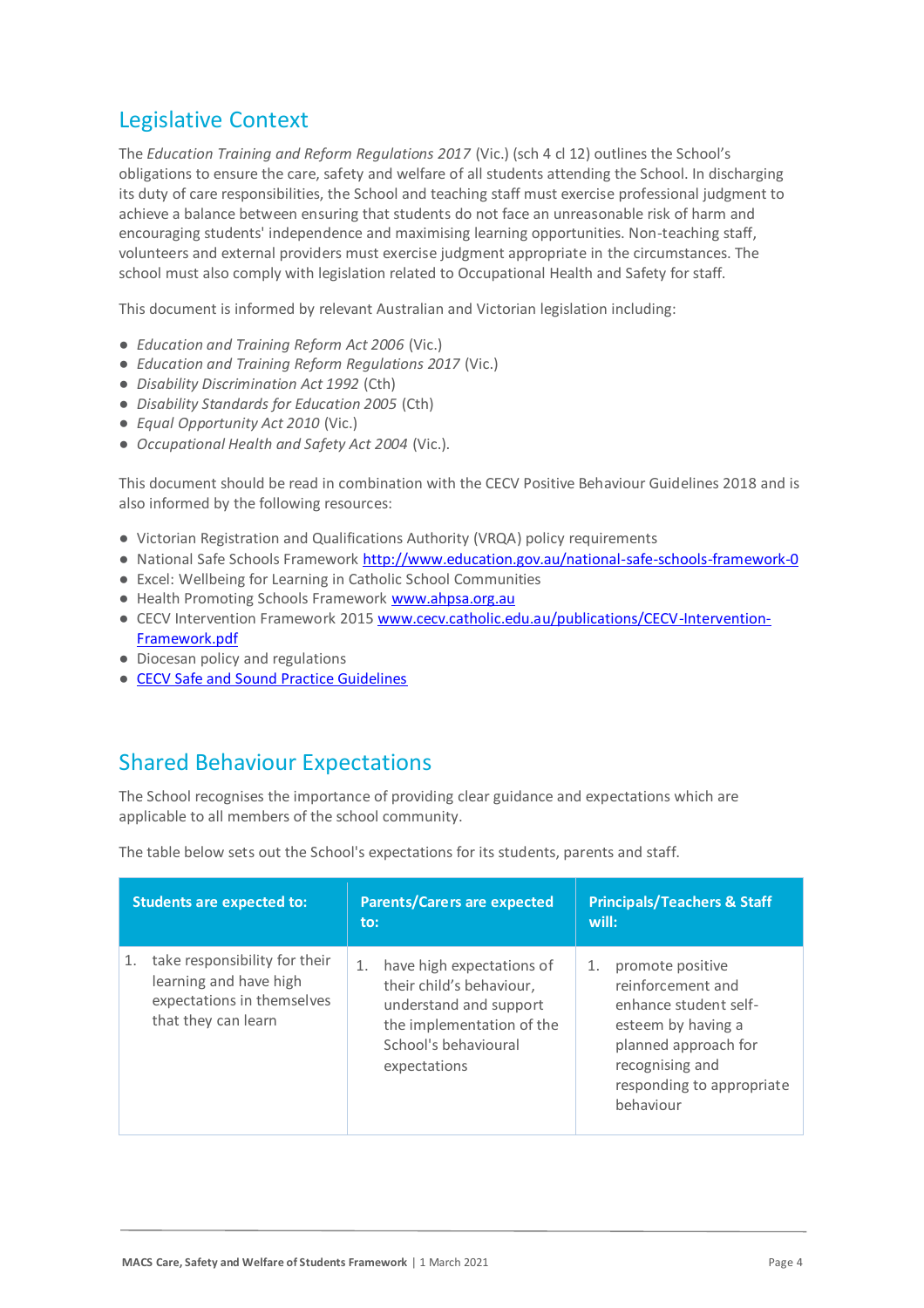| 2. | model the School's core<br>values of respect,<br>endeavour,<br>communication, trust and<br>teamwork                                                                                                                                                                                              | 2. | openly communicate with<br>the School in regard to<br>their child's circumstances                                                                                                                                                                                                                                                                                                                                                                | 2. | deliver an inclusive and<br>comprehensive<br>curriculum which<br>promotes positive<br>behaviours and<br>emphasises the well-<br>being of every child<br>focusing on pro-social<br>behaviours                                                                                                  |
|----|--------------------------------------------------------------------------------------------------------------------------------------------------------------------------------------------------------------------------------------------------------------------------------------------------|----|--------------------------------------------------------------------------------------------------------------------------------------------------------------------------------------------------------------------------------------------------------------------------------------------------------------------------------------------------------------------------------------------------------------------------------------------------|----|-----------------------------------------------------------------------------------------------------------------------------------------------------------------------------------------------------------------------------------------------------------------------------------------------|
| 3. | take responsibility for their<br>own behaviour and the<br>impact of their behaviour<br>on others                                                                                                                                                                                                 | 3. | cooperate with the School<br>by assisting in the<br>development and<br>enforcement of strategies<br>to address individual<br>needs                                                                                                                                                                                                                                                                                                               | 3. | employ whole school and<br>classroom practices to<br>establish a climate in<br>which appropriate<br>behaviour is the norm for<br>all students and focus on<br>the implementation of<br>preventative and early<br>intervention strategies to<br>deal with attendance and<br>behavioural issues |
| 4. | comply with this Policy and<br>work with teachers and<br>parents in developing<br>strategies to improve<br>outcomes to:<br>obey all reasonable<br>a)<br>requests of staff<br>respect the rights of<br>b)<br>others to be safe and<br>learn<br>respect the property<br>$\mathsf{C}$<br>of others. | 4. | provide complete,<br>accurate and up to date<br>information when<br>completing an enrolment<br>form and supply the<br>School, prior to and during<br>the course of enrolment,<br>with any additional<br>information as may be<br>requested, including<br>copies of documents such<br>as medical/specialist<br>reports (where relevant to<br>the child's schooling),<br>reports from previous<br>schools, court orders or<br>parenting agreements | 4. | consistently apply this<br>Policy through a shared<br>collegiate understanding<br>and only exclude students<br>in extreme circumstances                                                                                                                                                       |
|    |                                                                                                                                                                                                                                                                                                  | 5. | comply with the school's<br>behaviour aims and the<br>school's Code of Conduct<br>and to support the school<br>in upholding prescribed<br>standards of dress,<br>appearance and<br>behaviour, in accordance<br>with the terms of your<br>child's enrolment at the<br>School.                                                                                                                                                                     | 5. | plan for the professional<br>development needs of all<br>staff to enable them to<br>develop and maintain<br>positive relationships with<br>their students                                                                                                                                     |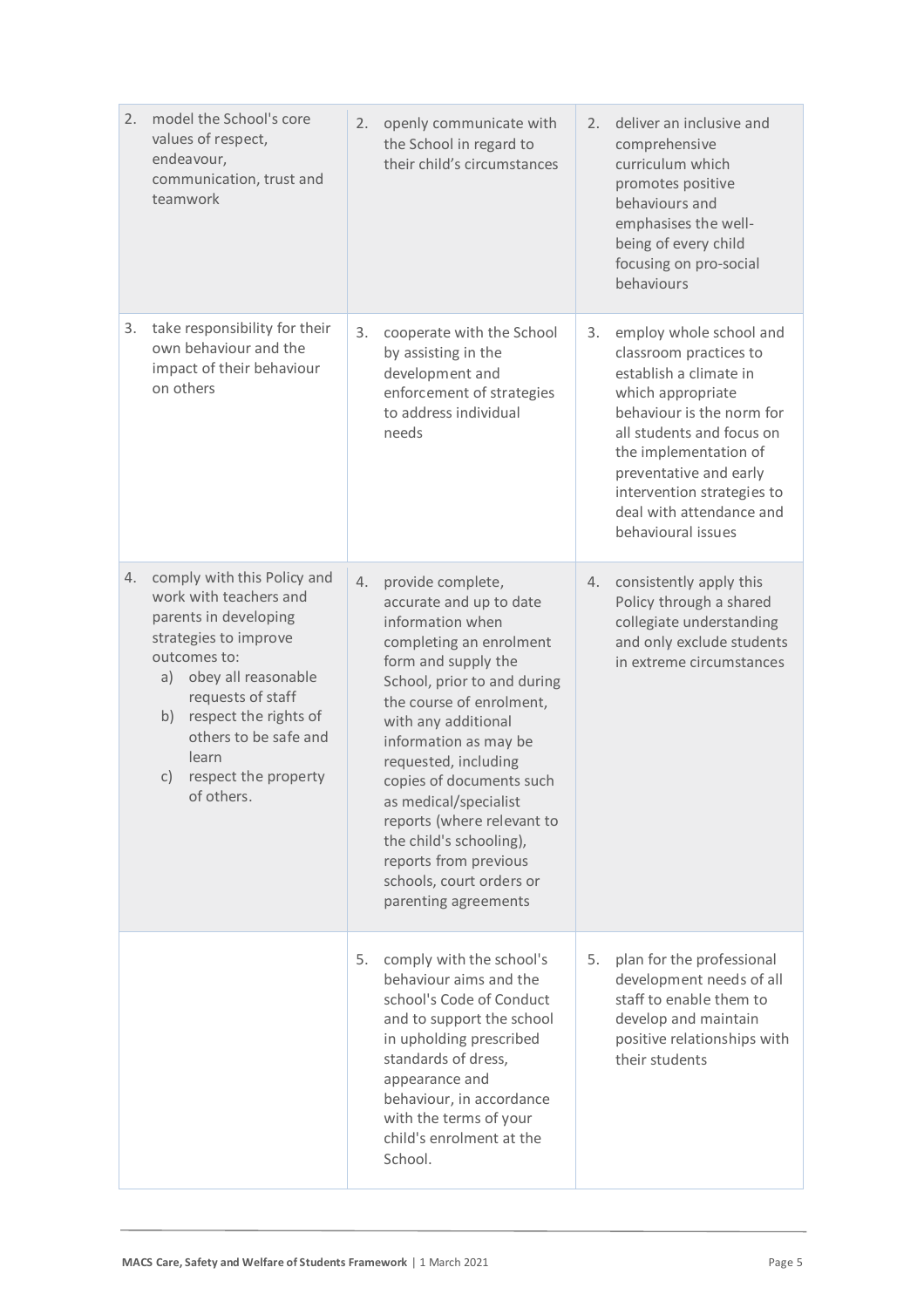| acknowledge and<br>6.<br>understand that<br>school's view, is<br>unacceptable and<br>damaging to the | recognise that for some<br>6.<br>students additional<br>unacceptable behaviour<br>support may be needed in<br>by a child, or repeated<br>the form of staged<br>behaviour by a parent or<br>responses and staff are<br>guardian that, in the<br>committed to working<br>with families to<br>reintegrate students in an<br>educational setting after<br>partnership between<br>exclusion<br>parent/guardian and<br>school, may result in<br>suspension or termination<br>of the child's enrolment. |
|------------------------------------------------------------------------------------------------------|--------------------------------------------------------------------------------------------------------------------------------------------------------------------------------------------------------------------------------------------------------------------------------------------------------------------------------------------------------------------------------------------------------------------------------------------------------------------------------------------------|
|------------------------------------------------------------------------------------------------------|--------------------------------------------------------------------------------------------------------------------------------------------------------------------------------------------------------------------------------------------------------------------------------------------------------------------------------------------------------------------------------------------------------------------------------------------------------------------------------------------------|

### Attendance Expectations

Ensuring that students attend school each day is a legal requirement. It is also a shared expectation of all students, parents and the wider school community, focusing on positive and pro-social behaviours together with prevention and early intervention.

The school recognises the importance of providing clear guidance on student attendance that is applicable to all members of the school community.

Full details on attendance, expectations to promote attendance, and attendance/absence procedures are set out in the school's **Attendance Policy** and associated Department of Education and Training [School attendance guidelines.](https://www2.education.vic.gov.au/pal/attendance/guidance)

### School Actions and Consequences

Student engagement, regular attendance and positive behaviours will be supported through relationship based whole-school practices, as well as targeted and individualised support when required. Effective student behaviour change and student behaviour support is enhanced through internally-based school support structures, and externally-based family, education, community and interagency partnerships. The School will apply a range of supports and measures to address inappropriate student behaviour. Where a student acts in breach of the behaviour standards of our school community, the School will institute a staged response, in accordance with the [CECV Positive](https://www.cecv.catholic.edu.au/getmedia/bc1d235d-9a98-4bb4-b3ac-84b50fa7c639/CECV-Positive-Behaviour-Guidelines_FINAL2.aspx?ext=.pdf)  [Behaviour](https://www.cecv.catholic.edu.au/getmedia/bc1d235d-9a98-4bb4-b3ac-84b50fa7c639/CECV-Positive-Behaviour-Guidelines_FINAL2.aspx?ext=.pdf) Guidelines 2018. Where applicable, an incident report will be completed and provided to the Principal or relevant staff member noting the templates provided in the CECV Positive Behaviour Guidelines

### **Positive reinforcement of appropriate behaviour**

St Thomas More Primary School will implement culturally inclusive strategies to reinforce appropriate behaviour which may include verbal recognition, individual or class rewards, communication with parents/wider school community, as appropriate.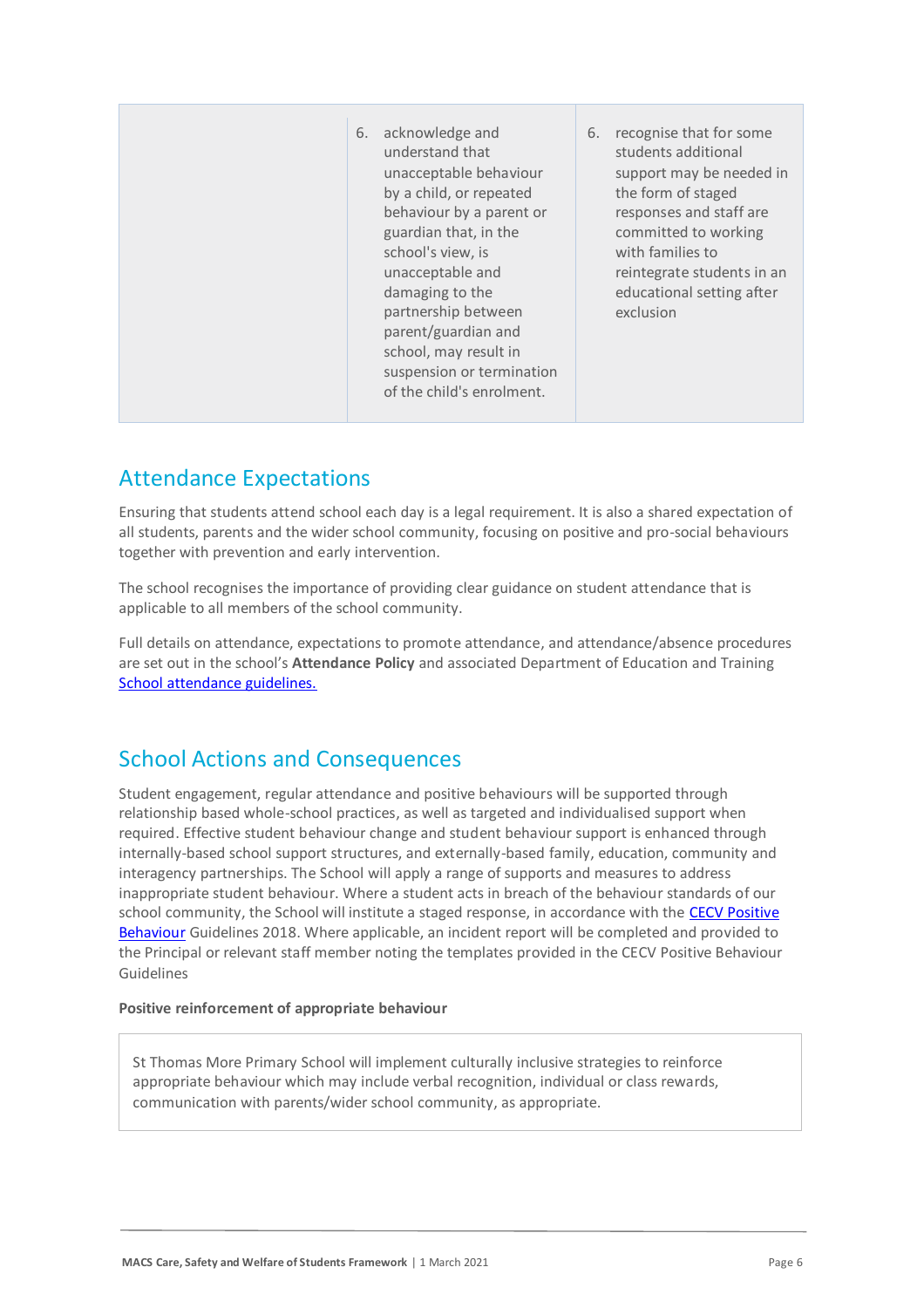### **Tier 1: School-wide supports**

St Thomas More Primary School implements culturally inclusive, school-wide preventative and early intervention strategies and practices for all its students to support positive behaviours, including:

- establishing predictable, fair and democratic classrooms and school environments
- providing physical environments that are conducive to positive behaviours and effective engagement in learning
- ensuring student participation in the development and implementation of whole school expectations
- empowering students by creating opportunities to take responsibility and be involved in decision making
- monitoring attendance and academic progress of students with the view to recognising students at risk and intervening early
- developing Personalised Learning Plans (PLP) in consultation with the Program Support Group (PSG) where appropriate for individual students.

### **Tier 2: Targeted supports**

In addition to Tier 1 supports, some students may require targeted support or interventions to meet behavioural standards, including regular attendance. These students will be supported through a culturally appropriate staged response, including:

- understanding the student's background and needs
- ensuring a clear understanding of expectations by both students and teachers
- providing consistent school and classroom environments
- scaffolding the student's learning program
- data collection and documentation of incidents relating to the management of student behaviours to inform decision making
- revision of the Personalised Learning Plan (PLP) and creation of a Behaviour support Plan (BSP) or Attendance Maximisation Plan (AMP) as appropriate
- parent consultation via phone, video conference or interview
- the Design and Implementation of support strategies that assist the student to self-calm such a quiet space or designated alternative area that they can go to if they are feeling overwhelmed
- case conference with specialist providers or MACS consultants (this may include Aboriginal and Torres Strait Islander or EAL/New Arrival/Refugee Learning Consultants where culturally appropriate).

#### **Tier 3: Intensive interventions**

When Tier 1 and Tier 2 systems are in place, the foundation for implementing Tier 3 supports is established. Complex behaviours are targeted to remediate and prevent further escalations. Support provided to students at St Thomas More Primary School will be aligned directly with the goals and targets set out in the students' Personalised Learning Plan (PLP), Behaviour Support Plan (BSP) and Student Safety Plan. Data systems provide school personnel with accurate, timely and practical information for making decisions about the fidelity and impact of individualised interventions that:

- value the student and support positive interaction
- have a clear data-informed strategy focused on preventing the occurrence of an identified behaviour by avoiding or adapting the circumstances that usually trigger this behaviour
- focus on building skills and developing alternative preferred behaviours
- consider the motivation for or functions of behaviours (see Appendix 2)
- use the student's strengths and interests to increase success.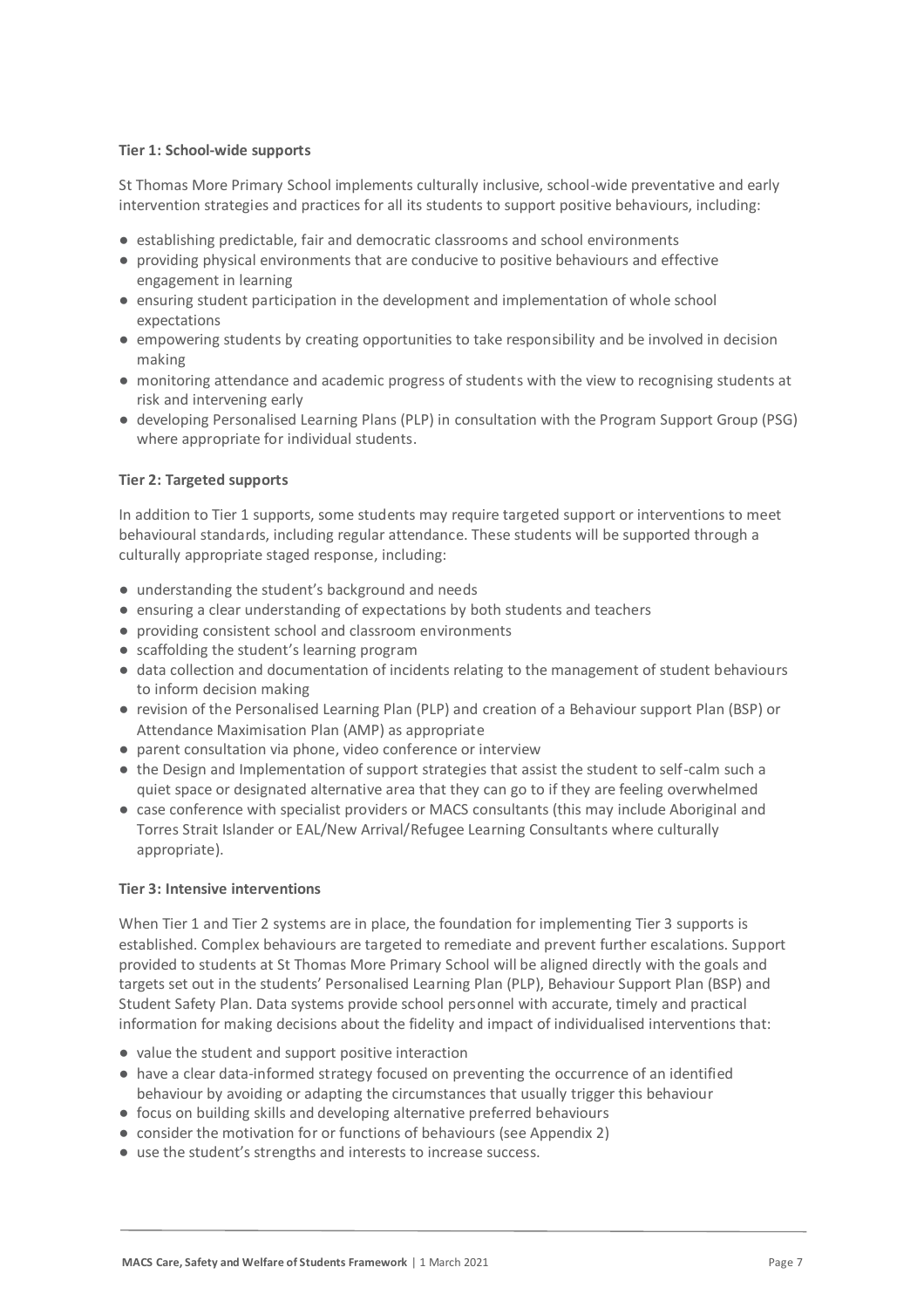St Thomas More Primary School will implement more intensive intervention strategies for students presenting with complex and ongoing difficulties or extended school refusal. Development of plans will require support from parents/carers and will often require consent to access specialised services.

St Thomas More Primary School will support students with complex behaviours of concern through a culturally appropriate staged response which will generally include:

- ongoing implementation of universal and Tier 2 strategies
- use of data to inform and monitor the implementation of evidence-based interventions
- regular Program Support Group meetings to review PLP, BSP, safety plans and/or Attendance Maximisation Plans
- consultations with mutually agreed specialised support services
- implementation of explicit, data informed strategies designed to support the student to display safe behaviours. The design of the individualised support will be informed by the identified function of the behaviour and the explicit teaching of skills and desired behaviours.

#### **Consequences for student misbehaviour**

St Thomas More Primary School adopts a staged response to challenging behaviour and appropriate reinforcement of appropriate behaviour noting that an effective Behaviour Support Plan (BSP) is developed to support the student in learning skills required for positive social interaction, along with the ability to become a more effective and successful learner. Consequences for misbehaviour are also implemented which may take the form of:

- $\bullet$  non-verbal warning  $-e.g.$  eye contact / hand movement / shake of head / teacher positioning to stand near misbehaving student(s)
- verbal warning which identifies the misbehaviour and gives student the opportunity to change his/her behaviour
- moving student in the room to a less disrupting situation
- separating student from the class for a short period of time to provide an opportunity for the student to settle
- readmission to class activity based on student being de-escalated
- student required to stay in after class for set period of time
- student required to complete work during recess / lunchtime
- student engaged in restorative actions supervised by classroom teacher
- student re-entry meeting.

When concerns arise about a student's on-going behaviour or when a student is displaying chronic patterns of problem behaviour, St Thomas More Primary School will implement a targeted response to identify and address the presenting issues and reinforce replacement behaviours. This may involve the following support strategies:

- convening a Program Support Group (PSG) meeting involving parents/carers/Learning Diversity/Wellbeing coordinator and the student where appropriate.
- developing/Revising a Personalised Learning Plan (PLP) or attendance plan
- development/Revision of a Behaviour Support Plan (BSP) and/or Safety Plan where appropriate for individual students
- referral to Catholic Education or external Health or Allied Health providers
- consultation with external professionals, paediatrician, psychologist specialist practitioner
- contact with the Regional/Diocesan Office.

Disciplinary measures may be used as part of a staged response to challenging behaviour in combination with other engagement and support strategies to address the range of factors that may have contributed to the student's behaviour. Measures should always be proportionate to the nature of the behaviour, and are best used with support measures to identify and address causes of the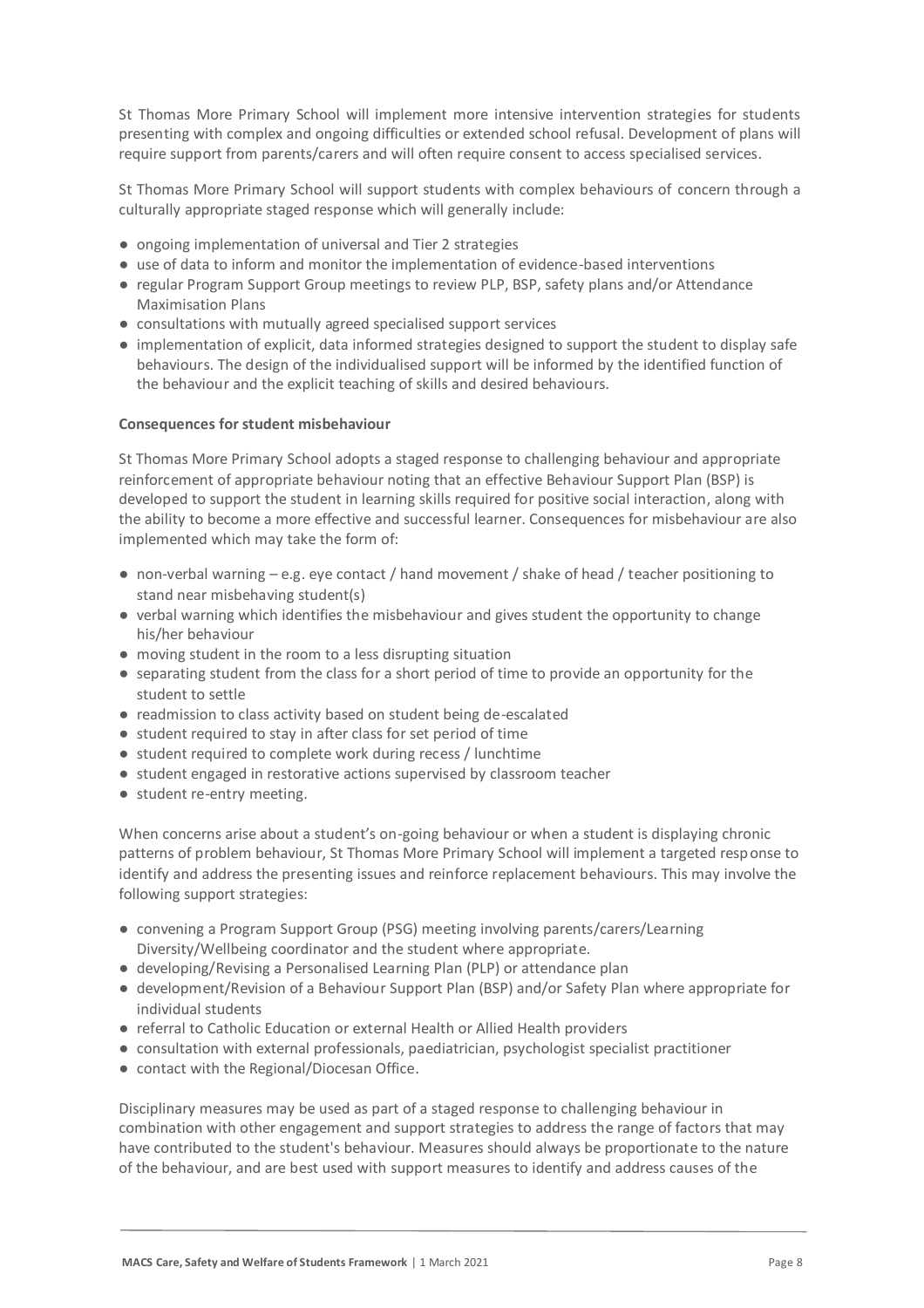behaviour and implementation of strategies to limit reoccurrence of inappropriate behaviour. Supportive actions and any disciplinary measures will be implemented in accordance with the CECV Positive Support Guidelines 2018 and may include:

- review of Behaviour Support and Safety Plans with specialised support
- restorative practice
- withdrawal of privileges
- withdrawal from class activities for a specified period. Where appropriate, parents/carers will be informed of such withdrawals
- detention
- withdrawal from class if a student's behaviour significantly interferes with the rights of other students to learn or the capacity of a teacher to teach a class. In situations where the student is not able to comply with the instruction to relocate, the class (all other students) will be relocated/evacuated. The student may be temporarily isolated from regular classroom activities to provide an opportunity to de-escalate or for a specified period of time. Parents/carers should be informed of such withdrawals.
- in circumstances where the student is unable to calm, remains in a heightened state of anxiety or is a danger to self or others, the parents will be asked to take the student home for the remainder of the school day.
- contracts for conduct/attendance/bullying
- suspension (in-school and out of school)
- negotiated Transfer
- expulsion
- referral to police, DHHS, emergency service or appropriate agency.

A student may be excluded from school in situations where all other measures have been implemented without success, or where an immediate suspension is the only appropriate course of action in response to the student's behaviour which may put the health, safety and well-being of other students, staff or themselves at significant risk or where actions require reporting to police or appropriate agencies.

If other strategies are unsuccessful in modifying student behaviour, the School will follow the Melbourne Archdiocese Pastoral Care Policies regarding suspension, negotiated transfer and expulsion.

### **Corporal punishment**

The use of corporal punishment is expressly prohibited at St Thomas More Primary School and under the *Education and Training Reform Act 2006* (Vic).

### **Consultation**

As every child's educational needs can change over time, it will often be necessary for the school to review any additional assistance that is being provided to the child, in consultation with parents/guardians and the child's treating medical/allied health professionals, in order to assess:

- whether the additional assistance remains necessary and/or appropriate to the child's needs
- whether the additional assistance is having the anticipated positive effect on the child's individual physical, functional, emotional or educational goals
- whether additional specialised assistance is required
- whether it remains within the school's ability to continue to provide the additional assistance, given any limitations that may exist.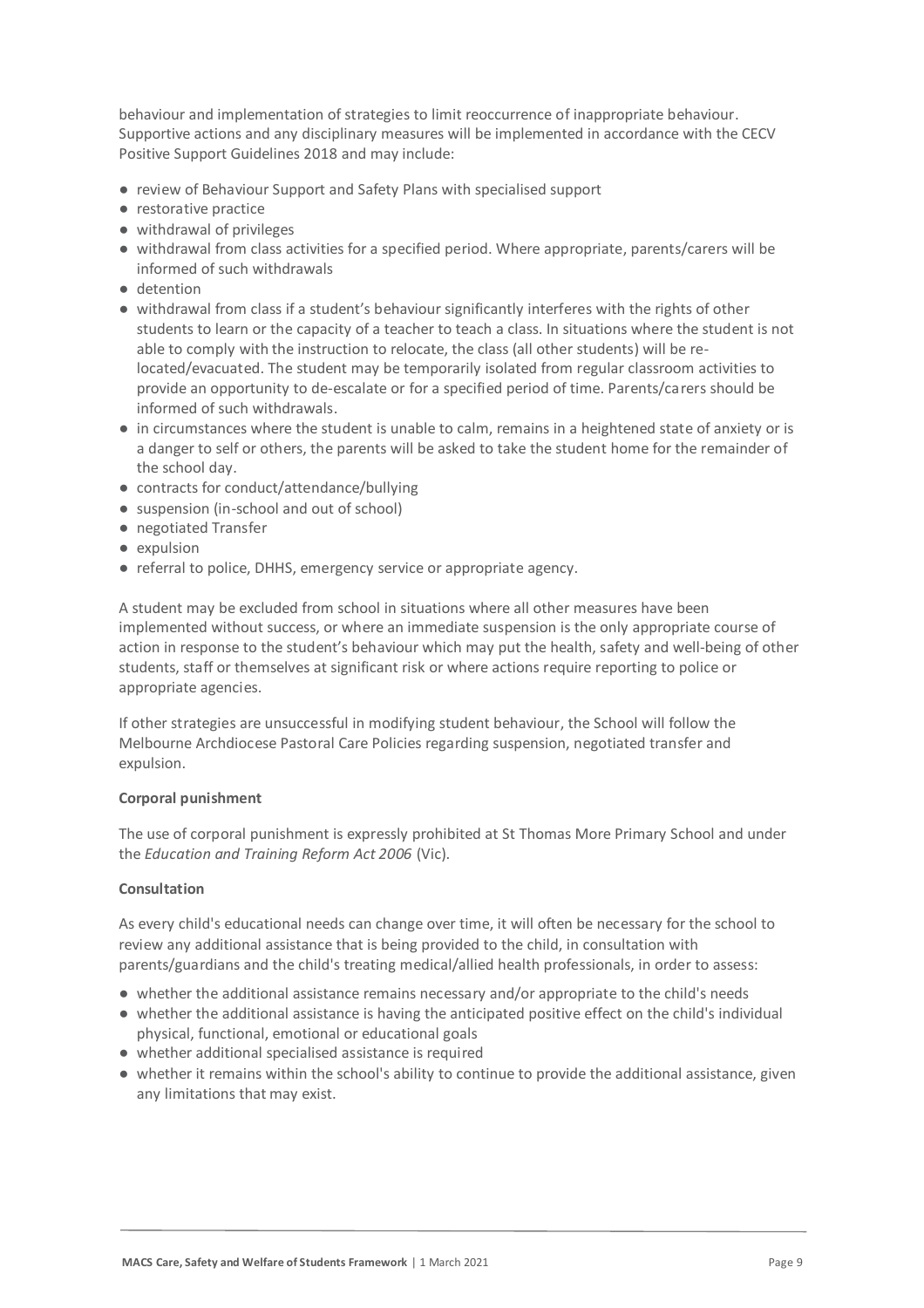#### **Restraint and Seclusion**

St Thomas More Primary School will undertake actions to prevent the need for the use of restraint or seclusion in accord with the CECV Positive Behaviour Guidelines 2018.

In alignment with the CECV Positive Behaviour Guidelines 2018

**Physical restraint** is defined as the use of force to prevent, restrict or subdue the movement of a student's body or part of their body where the student is not free to move away. Restraint does not include 'protective physical interventions', which involve physical contact to block, deflect or redirect a student's actions, or disengage from a student's grip.

**Seclusion** is the solitary confinement of a person in a room or area from which their exit is prevented by a barrier or another person. Seclusion includes situations where a person is left alone in a room or area and reasonably believes they cannot leave that room or area even if they may physically be able to (e.g. the door is not locked). In extreme circumstances, e.g. in response to behaviours that cause harm to self or others, teachers will respond by exiting the other students from the learning space to ensure their safety. Where the student continues to display threatening and dangerous behaviour (e.g. wielding a bat), staff will seek to limit harm to others by isolating the student for the minimum amount of time required for the student to calm. Seclusion does not include the use of a safe place, time out or chill out rooms, being conditions that are set up to support the student and often included in Behaviour Support Plans.

If a student is placed in a separate room as a means of seclusion, staff will maintain appropriate supervision of the student.

Whilst St Thomas More Primary School acknowledges that that prevention is the best strategy, there are limited circumstances in which restraint or seclusion may be deemed appropriate. In making a decision to implement any form of restraint or seclusion, St Thomas More Primary School staff are aware that their actions may directly increase the risk of injury and trauma, both for the student and for the staff member themselves. Such decisions are usually required to be made in times of high stress. Actions that may be considered reasonable will be made by staff present and will depend on the individual circumstances of each case as a matter of professional judgment.

The use of restraint or seclusion does not form part of any of St Thomas More Primary School's Behaviour Support Plans or Student Safety Plan. Restraint and seclusion will only be used in limited emergency situations, as outlined below.

- 1. The student's behaviour poses an imminent threat of physical harm or danger.
- 2. The action is reasonable in all the circumstances.
- 3. There is no less restrictive means of responding in the circumstances.

In the event that restraint or seclusion is used, the least restrictive form of restraint/seclusion will be used for the minimum time possible. The restraint/seclusion will cease as soon as the immediate danger for the student or others is averted.

The clear priority when managing such an incident will be the safety of all concerned. St Thomas More Primary School's staff involved in an incident of restraint or seclusion will immediately notify the principal and provide for the immediate care and safety of those concerned. The student's parents will be contacted. A post incident evaluation and report will be completed in accord with the templates and processes outlined in the CECV Positive Behaviour Guidelines 2018.

### Assessing and Mitigating Risk

To assist the school to discharge its safety responsibilities, St Thomas More Primary School will adhere to an Occupational Health & Safety Program through which potential safety hazards are identified and analysed in terms of the likelihood of an event occurring, and the potential consequences if the event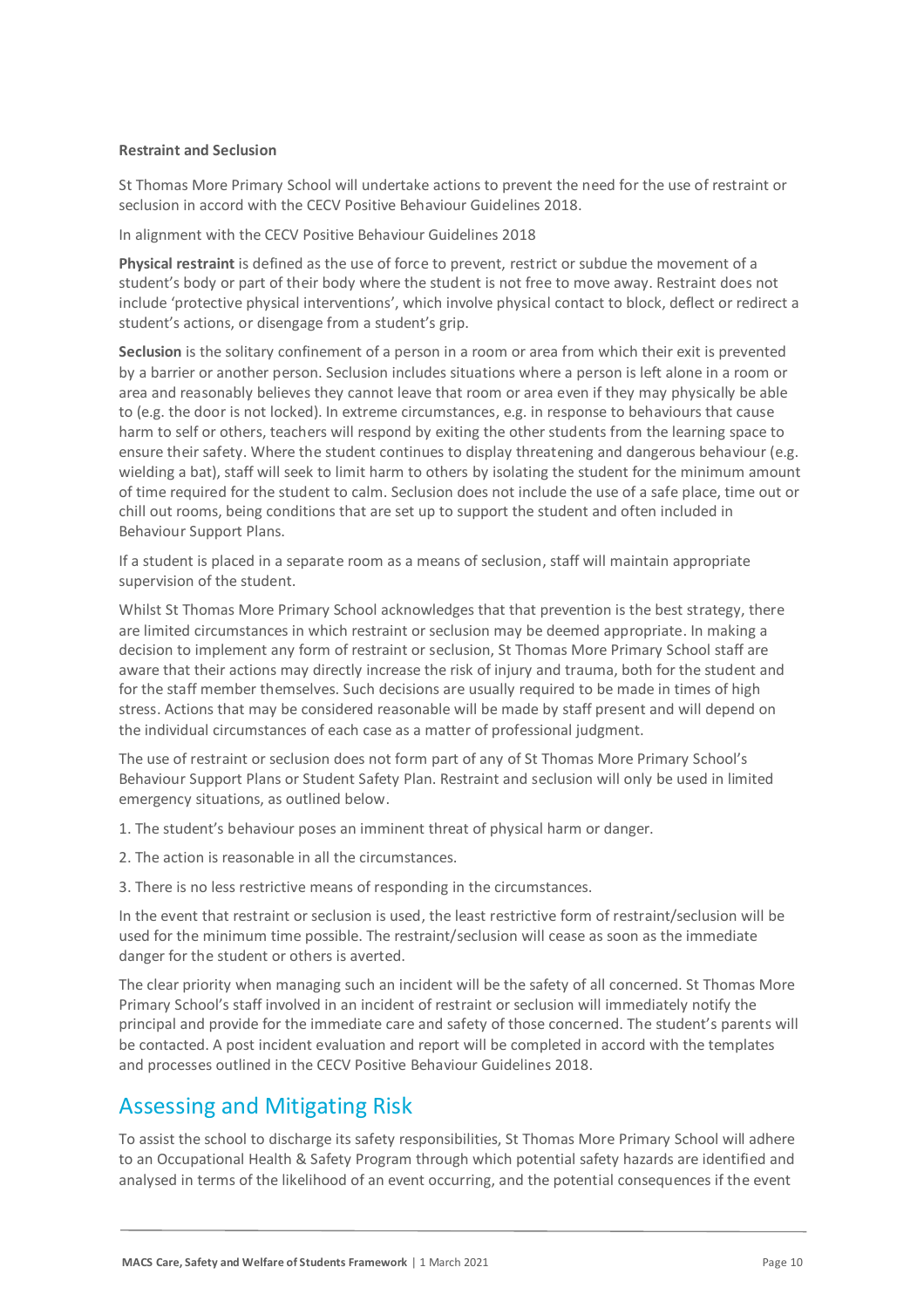was to occur. A similar risk based approach is taken with respect to Student Duty of Care, with the definitions of likelihood and consequences. St Thomas More Primary School will refer to CECV publications and may engage the services of the Catholic Education Office for the purpose of assessing student safety risks and determining how best to support the needs of the students, staff and broader community.

It is important that all staff consistently enforce school rules and safety policies, and actively engage in ensuring the physical and emotional wellbeing of students.

References:

- CECV Positive Behaviour Guidelines 2018 Templates
- Behaviour Support Template
- Student Safety Plan Template (A&B)
- Record of Restraint and Seclusion
- Post Incident Checklist for Principals
- Risk Assessment Tool
- Diocesan policy and regulations
- CECV Safe and Sound Practice Guidelines

The Student Behaviour Policy is reviewed annually in conjunction with the school's annual selfevaluation.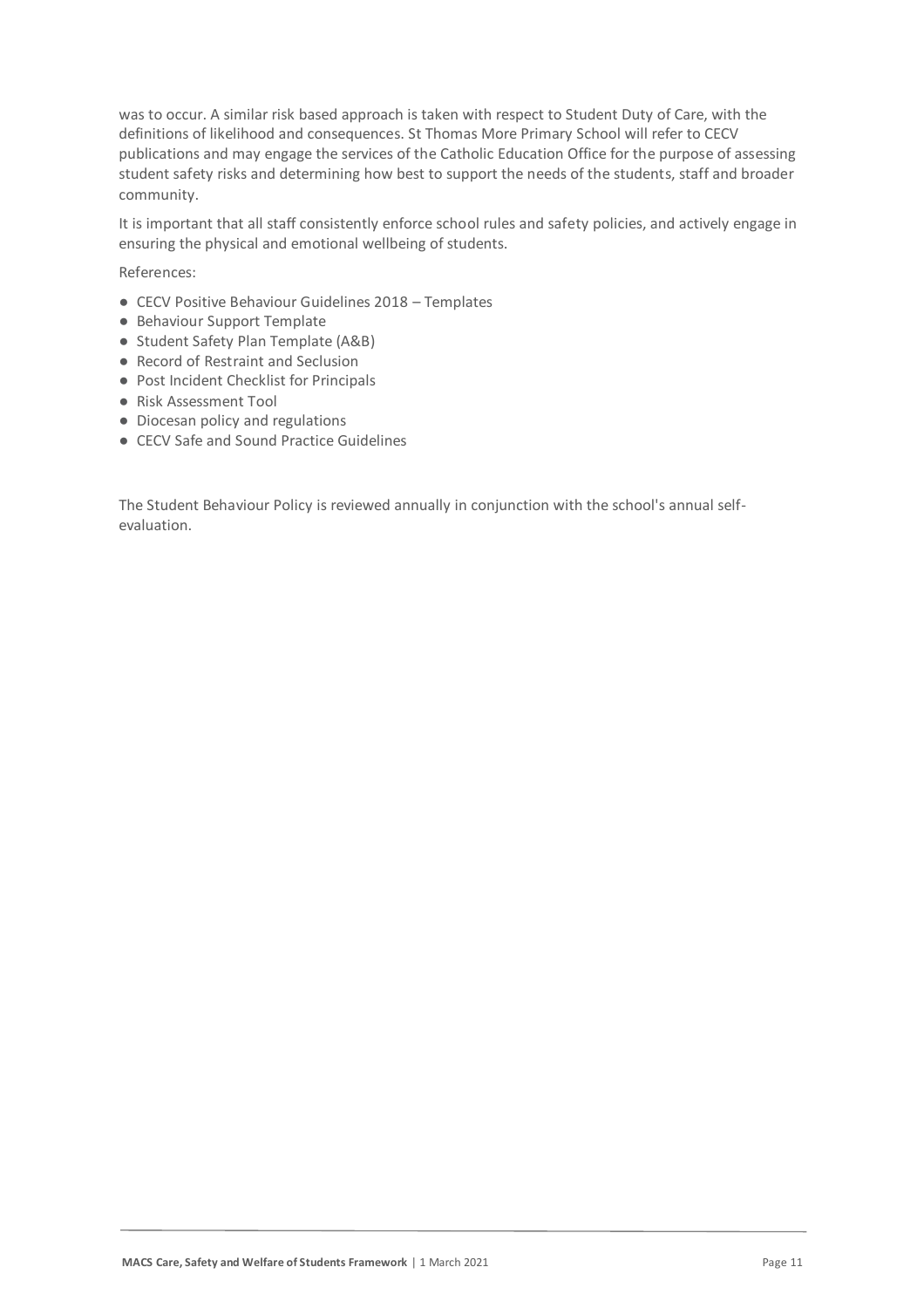### Appendix 1 – General Information relating to disciplinary measures

- **Withdrawing privileges** St Thomas More Primary School can withdraw student privileges as a consequence of breaching classroom or school behavioural standards. St Thomas More Primary School notes that the specific privileges withdrawn may vary between students based on the individual student's support plan, however they may include things such as representing the school at inter-school sports or attendance at a school event. This must be time-limited and the risk to the student's engagement should be taken into account. The student must be told why privileges are withdrawn, and how they should behave for privileges to be reinstated.
- **Withdrawal from class** If a student's behaviour significantly interferes with the rights of other students to learn or the capacity of a teacher to teach a class or where there is possibility of harm to others, that student may be temporarily removed from regular classroom activities. In more serious cases the student may be required to leave the classroom for a specified period of time. Schools have a duty of care to ensure that students are supervised at all times, including when they are removed from a class. Where appropriate, parents and carers will be informed of such withdrawals.

Withdrawal from class does not constitute formal school exclusion such as suspension (including inschool suspension) or expulsion.

● **Detention** – Detention is an appropriate response for a wide range of less serious classroom and school behaviour breaches. Detention can effectively reinforce to students the importance of maintaining appropriate behaviour standards.

During detention teachers may instruct a student to finish school work which has not been completed in regular classroom time as a result of the behaviour, new work or other duties. No more than half the time allocated for any recess may be used for this. Where students are required to undertake detention after school hours, the time should not exceed forty-five minutes.

Where the decision is made that an after-school detention is appropriate, the principal should ensure that parents or carers are informed at least one day before the detention. Where family circumstances are such that an after-school detention would create undue hardship, St Thomas More Primary School may choose to negotiate alternative disciplinary measures with the parent or carer. Examples include where students regularly supervise younger siblings in the absence of parents or carers. Schools are permitted to detain students but are encouraged to take into account family circumstances and negotiate with parents and carers as appropriate.

● **Suspension, Negotiated Transfer or Expulsion.** In some instances it may be appropriate to suspend or expel a student who consistently compromises the safety and order of the school in order to protect the learning environment for remaining students and continue with effective teaching.

Suspension and expulsion are serious disciplinary measures and are for when other measures have not produced a satisfactory response, or where there is a threat to another person and immediate action is required.

● **Suspension** occurs when a student's attendance at school has been temporarily withdrawn on the authority of the principal, for a set period of time.

Suspension allows the parties involved to reflect on and enter into dialogue about the behaviour and circumstances that have led to the suspension, and to plan and/or review learning and behaviour supports to assist a student to engage positively with school and learning.

● **Negotiated transfer** means a documented and mutually agreed move to another school is arranged. Negotiated transfer occurs when all other pastoral and discipline measures, including suspension, have failed to resolve an issue of serious inappropriate student behaviour. A negotiated transfer ends the enrolment agreement with the first school and requires an enrolment in another school.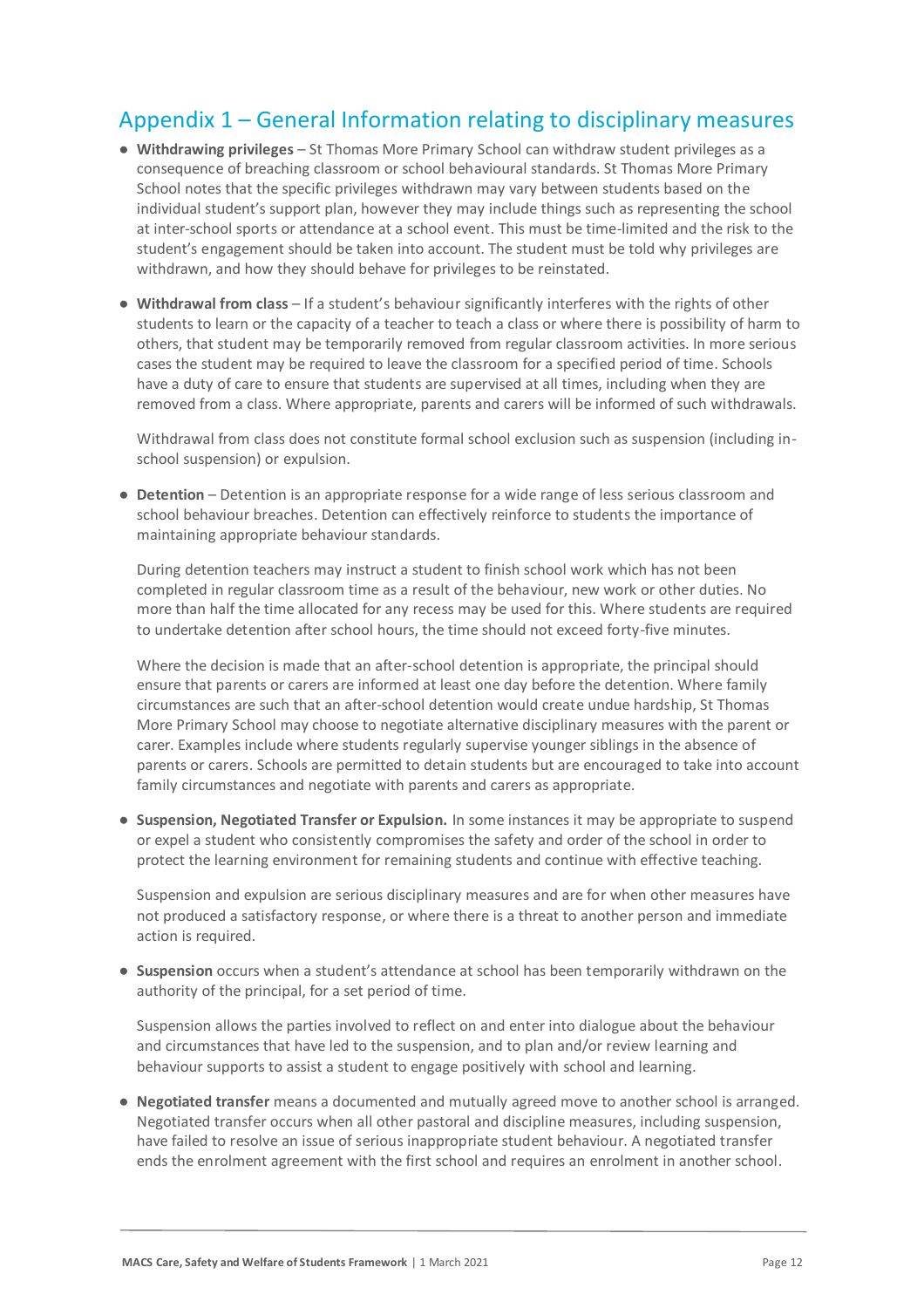● **Expulsion** – Expulsion involves the termination of the contract entered into at the time of the enrolment by the parent(s)/carer(s)/relevant person. St Thomas More Primary School's enrolment agreement explicitly records at the time of acceptance of the enrolment of a student that unacceptable behaviour by a child, or parent may result in suspension or termination of the child's enrolment.

St Thomas More Primary School's will ensure that policies and processes associated with negotiated transfer, suspension and expulsion align with **Melbourne Archdiocese Catholic Schools Policy 2.26** [Pastoral Care of Students.](https://www.macs.vic.edu.au/About-Us/Policies/Pastoral-Care-of-Students.aspx)